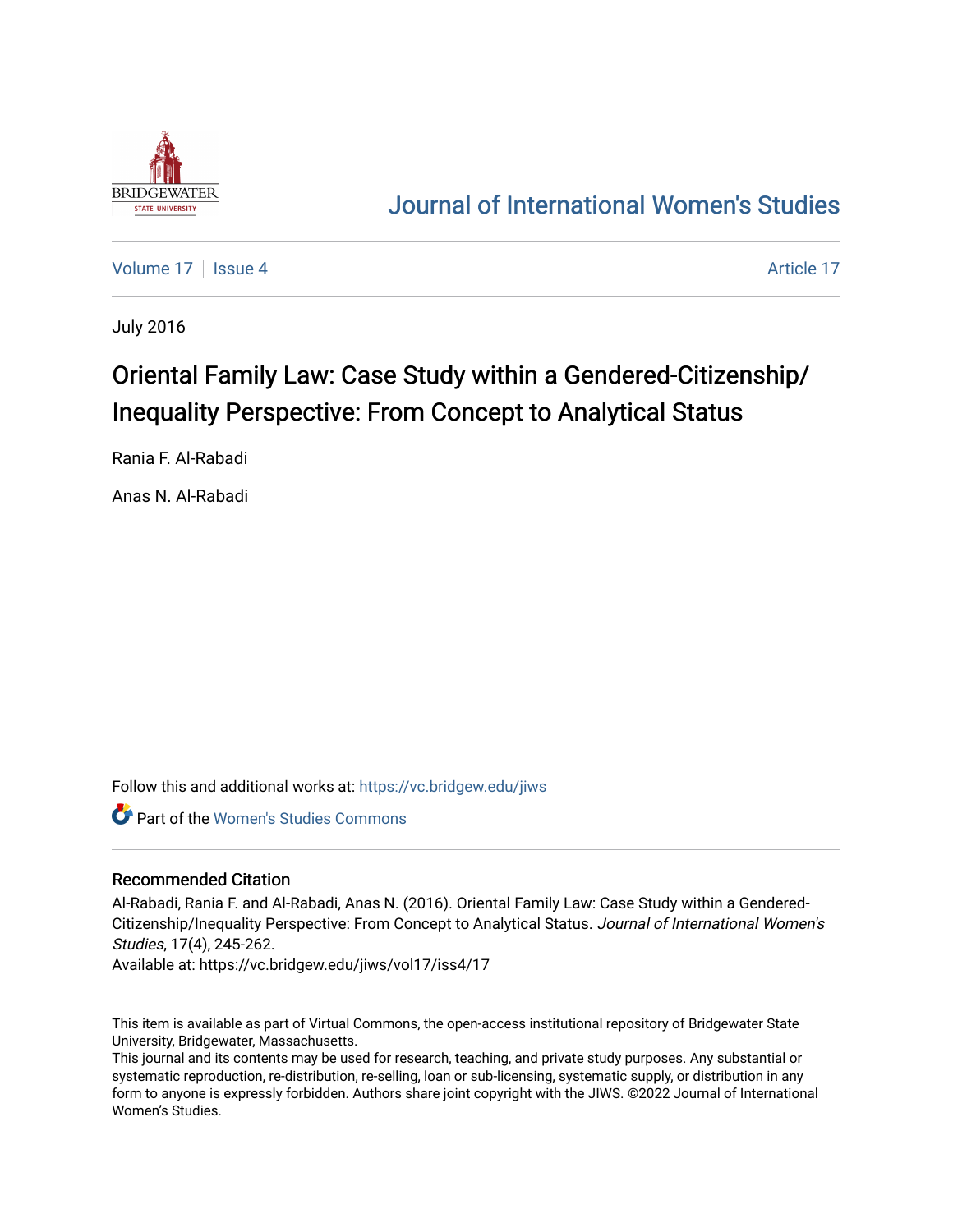Al-Rabadi and Al-Rabadi: Case Study within a Gendered-Citizenship/Inequality Perspective

This journal and its contents may be used for research, teaching and private study purposes. Any substantial or systematic reproduction, re-distribution, re-selling, loan or sub-licensing, systematic supply or distribution in any form to anyone is expressly forbidden. ©2016 Journal of International Women's Studies.

## **Oriental Family Law: Case Study within a Gendered-Citizenship/Inequality Perspective: From Concept to Analytical Status**

By Rania F. Al-Rabadi<sup>1</sup> and Anas N. Al-Rabadi<sup>2</sup>

## **Abstract**

This article presents key findings and empirical work of basic research in Bahrain in regards to active citizenship and gender equality where it analyses the claimed liberal citizenship. The article focuses on pre-existing inequality in the family code and also discusses a significant issue where there is a Sunni-Shi'ite division in Bahrain. This is relevant to citizenship and gender equality for how family codes are debated in regards to women's rights within the legislative authority. Furthermore, this article analyses the parliamentary organizational structure which attributes and influences the legislation process and decision-making particularly on genderfriendly policies, where the legal system can be used to encourage a liberal plan for all people and in particular women to have equal access to opportunities and resources.

*Keywords:* Gender Inequality, Citizenship, Family Law, Sunni--Shi'ite Split, Parliament Organizational Structure.

## **Introduction**

 $\overline{a}$ 

In Bahrain, the most serious obstacle is the existing divide between Sunni and Shi'ite groups; Bahrain has a Shi'ite majority while the ruling family is Sunni. The elected Lower House cannot block legislations, except collectively. The constitution gives for an appointed Upper House an equal numeric strength (Herb, 2005). The parliament consists of Sunni-Shi'ite groups in the Lower House both of whom are represented by conservative parties. Given that, the Bahraini legislative authority might hinder and has a negative impact on reforming the social, economic and political polices with regards to women's rights, for instance, reforming women's economic rights in the retirement law.

The representative of the Women's Union clarifies that the Lower House consists of conservative members both in the governmental block with 22 members and the oppositional

<sup>&</sup>lt;sup>1</sup> Rania F. Al-Rabadi has completed a Ph.D. in Gender Studies from the Free University of Berlin in 2012, and a M.Sc. in State Management and Humanitarian Affairs from the University of Rome – La-Sapienza in 2007. She has been involved in research regarding women's empowerment and legal status within FU Berlin and through the German Association for International Cooperation (GIZ). Dr. Al-Rabadi is also a lecturer at the Center for Women's Studies at The University of Jordan, and has a well-known internationally recognized Book published in 2012 within Gender Studies, *Legal Reform in Women's Rights*: *A Comparative Study between Jordan and Bahrain Concerning Citizenship and Political Participation.* 

<sup>&</sup>lt;sup>2</sup> Anas N. Al-Rabadi is currently a Professor in the Faculty of Engineering at Philadelphia University and The University of Jordan. Prof. Al-Rabadi received his Ph.D. from the Electrical and Computer Engineering Department at Portland State University in 2002, received his M.Sc. from the ECE Department at Portland State University in 1998, and was a Research Faculty at the Office of Graduate Studies and Research (OGSR) at Portland State University. Currently, Prof. Anas N. Al-Rabadi is the author of more than 130 international scholarly articles in international books, book chapters, journals, U.S. patent, and conferences. In addition to several technical Electrical and Computer Engineering fields, his current research includes gender and teaching, and gender studies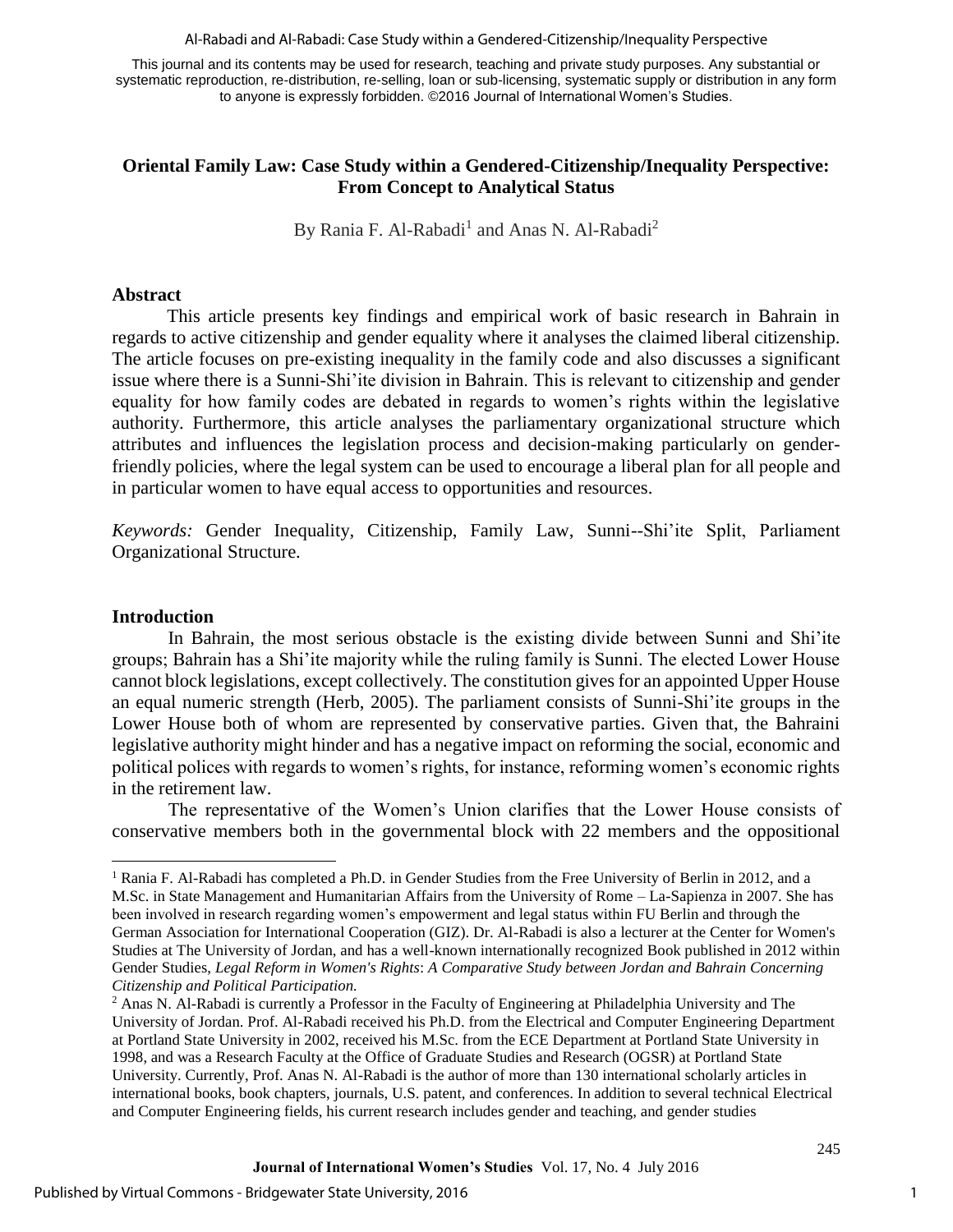Shi'ite Al-Wefaq block with 18 members. The Shi'ite block opposed the introduction of a codified Shi'ite family law which would have also granted Shi'ite women more rights, and rather used the issue as an instrument against the government in order to press constitutional changes that would reduce the Upper House's authority and increase the Lower House's influence (cf. Interview 5 in the End Note). According to Schwedler, religion is a source of identity providing symbols of validation and meaning for social and political existence (Shwedler et. al., 2004, p. 382).

Furthermore, the committee of CEDAW encouraged Bahrain's national parliament in line with its procedures, where suitable, to take the needed steps with regards to the implementation of these concluding observations about women's equality within convention and the government's next-reporting-process under the convention (CEDAW Blog, 2007).

After giving an introduction into the Bahraini political structure, and how it affects the policies of women's rights, it is important to mention - as a result of the constitutional reform 2002--that a constitutional court was established where the court's area of competence is to keep an eye on the constitutionality of laws and the legal status. Indeed, the constitutional court has not been used efficiently to remove legal bias in disfavour of women (cf. Interview 5 in the End Note). Furthermore, in Bahrain, the theoretical and practical situation of the constitution and laws and their negative consequences on women's rights have not changed until present; Ahmad and Ginsburg argue that many constitutions in the Muslim world including Bahrain incorporate clauses where Islamic law become supreme over the constitution. The prevalence and impact of these Islamic supremacy clauses is of immense importance for constitutional design for Muslim countries. However, to date, there has been no systematic or empirical examination of these clauses (Ahmad & Ginsburg, 2014).

## **Constitutional Provisions of Equality Before the Law: Is It a Liberal Definition of Citizenship?**

The idea of citizenship will be analysed in the context in the process of inclusion within a liberal rights framework. The main tool of inclusion is the liberal feminist mechanism of law reform to institutionalize gender equality. It is worth mentioning that written documents about Bahrain were rarely available and sometimes were unavailable, therefore, it was relied on interviewing elite members who are involved in the research area from Bahrain; the conducted interviews were performed employing the corresponding Bahraini governmental, parliament MPs, women activists, and UN personnel (Al-Rabadi, 2012).

The Bahraini constitution of 2002 in Article 1(e) 1 and Article 18 2, clearly states the principle of equality among all citizens in all political, social and economic aspects. Bahraini constitution grants equal opportunities to all citizens for the right to work and to select the kind of work. Article 13(a) (b) 3 of the Bahraini constitution grant citizens equal opportunities in obtaining public jobs with no discrimination related to origin, language, religion, faith, or others. Although women's rights in Bahrain are subject to the constitutional laws, however, it is the laws of the private sphere (family law) in Article 2 4 and Article 5(b) 5, "natural" vs. "positive" law, which makes flexibility in the legal system. Hijab argues that, articles of the family law disagree with the constitutions in the region. Constitutions in most Arab states that assure equal rights for all citizens, yet, under the family law, women have unequal rights (Hijab, 1988, p. 14). The wording of these codes permits limitations of women's rights (Zuhur, 2005, p. 10). Offenhauer explains that, the dual legal system in these states is arranged, on the one hand on a civil code but on the other hand on a personal status or family law which is mainly based on Shari'a law (Offenhauer, 2005, p. 33).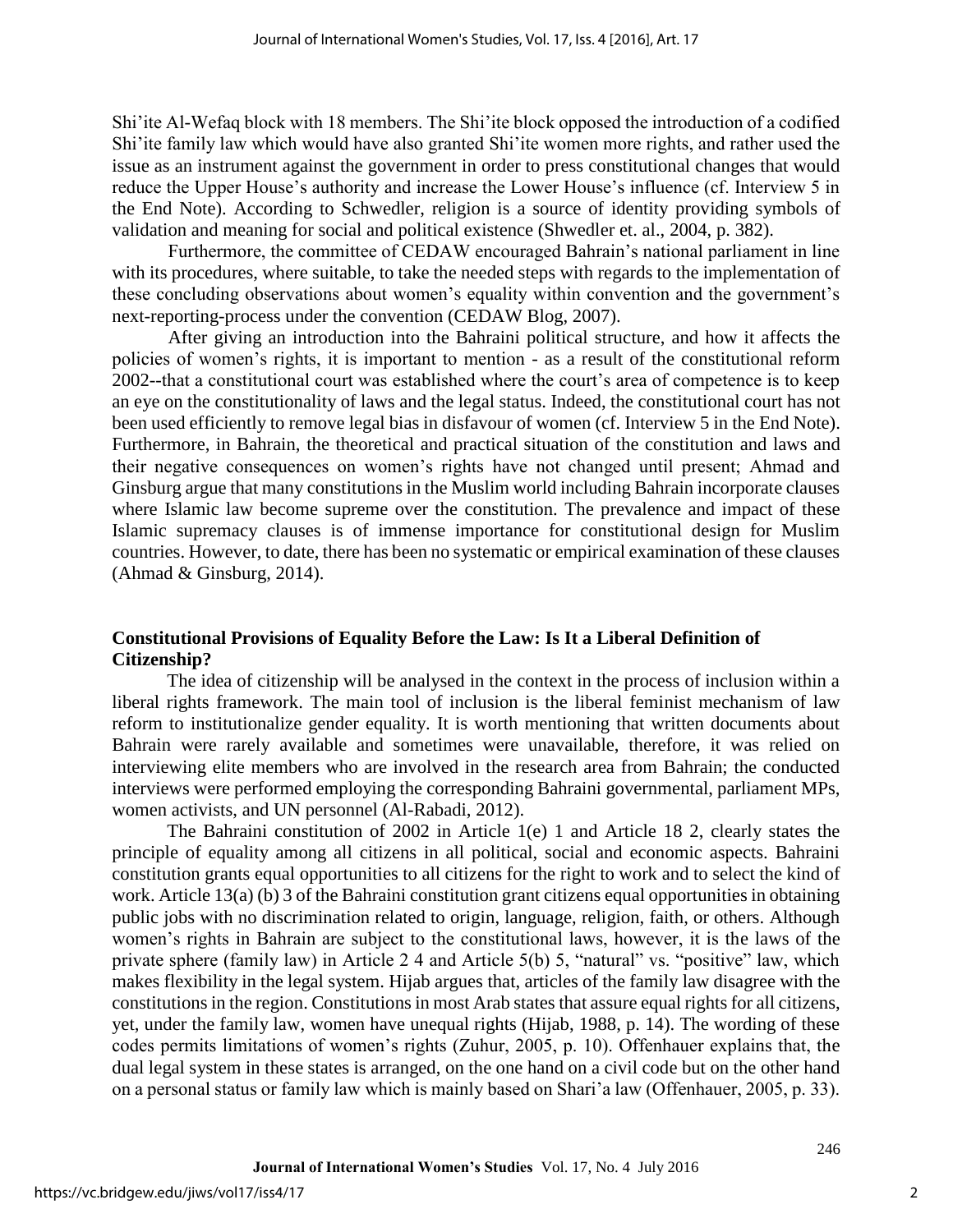To elaborate from the field research, a Shura member from Bahrain confirms: "The equality before the law must not contradict with Shari'a' law" (cf. Interview 4 in the End Note). It is also suggested by Lazerg that in most Middle Eastern countries the characteristics in the legal system are ambivalent creating a dual legal system; one reflecting codes that are internationally equal while the other representing diverse degrees of codification of Shari'a that identify women's rights in matters of marriage, divorce, children custody and inheritance. Rights written and protected by the constitution in these countries are generally denied or subverted in various family Codes (Lazerg, 2009). Based on this, the legal situation in the Middle Eastern countries is considered a dual legal system. There are provisions and missing explications that might be considered loopholes in the constitutions regardless of the definition of equality as citizens before the law. It is the patriarchal system and the prevailing explanation of clergymen which may contradict with women's constitutional civil rights. The citizenship is more consistent when it comes to the public sphere's right than those of the private sphere. And that is the case even if the latter stands in direct contradiction to the civic and political rights expressed in the claimed liberal constitutions. The clergymen have always resisted liberal feminist demands; for rather than empowering women they want them under the authority of men.

Indeed, Shari'a law is integrated in the Bahraini constitution which contradicts the liberal constitutional spirit where individuals are equal before the law; this means that the gendered nature of the citizen-subject comes out from the implicit and legally encoded kin contract which rewrites patriarchal kinship with the force of state and religious institutional and practical backing. Families are ruled in turn by state and religious institutions in Middle Eastern countries, a type of mutual support that further sustains a patriarchal connectivity —the privileging of the authority of males and elders but not women in a system in which the boundaries of selves are often fluid and focused on relations (Friedman, 2005).

From analysing the data, the definition of citizenship is not considered as in a modern state. In a modern state, the citizenship definition entails that all citizens as individuals are really equal in front of the law regardless of their language, race, and religion. The social contract with regards to the rights and duties between the individuals and the state through a legal process is on equal bases. In Bahrain, the definition of citizenship contradicts Hatem when she explains that, the liberal practice and the constitution commonly outlined the rights of citizens in universal stipulations as institutional bases of representation by being recognized as a minimum standard for democratic societies (Hatem, 2000). One might argue that the constitution have to treat women as human beings equal with men in relation to their rights and duties. As mentioned by Charrad, during a symposium in Amman, 2009, feminism is not a theory about women's oppression but a theory of human rights. These rights are fundamental rights to which individuals are simply subjected by being human beings. The woman is one of those humans.

When we talk about inequality, this carries on social consequences and this means that something is going wrong in the legal system. Normatively, the legal system has to reflect in reality equal opportunities in rights among citizens, but not to enshrine the principle of discrimination. Approximately more than one million live under traditional religious-based laws that have been quite aggressive to women's equality. Cultural practices which stems from religious interpretations and customs often limit women's identity, rights, and access into citizenship of equal value with men; therefore, we need to discuss these traditional laws and how these laws affect women equal opportunities and inclusion into the citizenship taking into consideration the Shi'ite - Sunni split in Bahrain.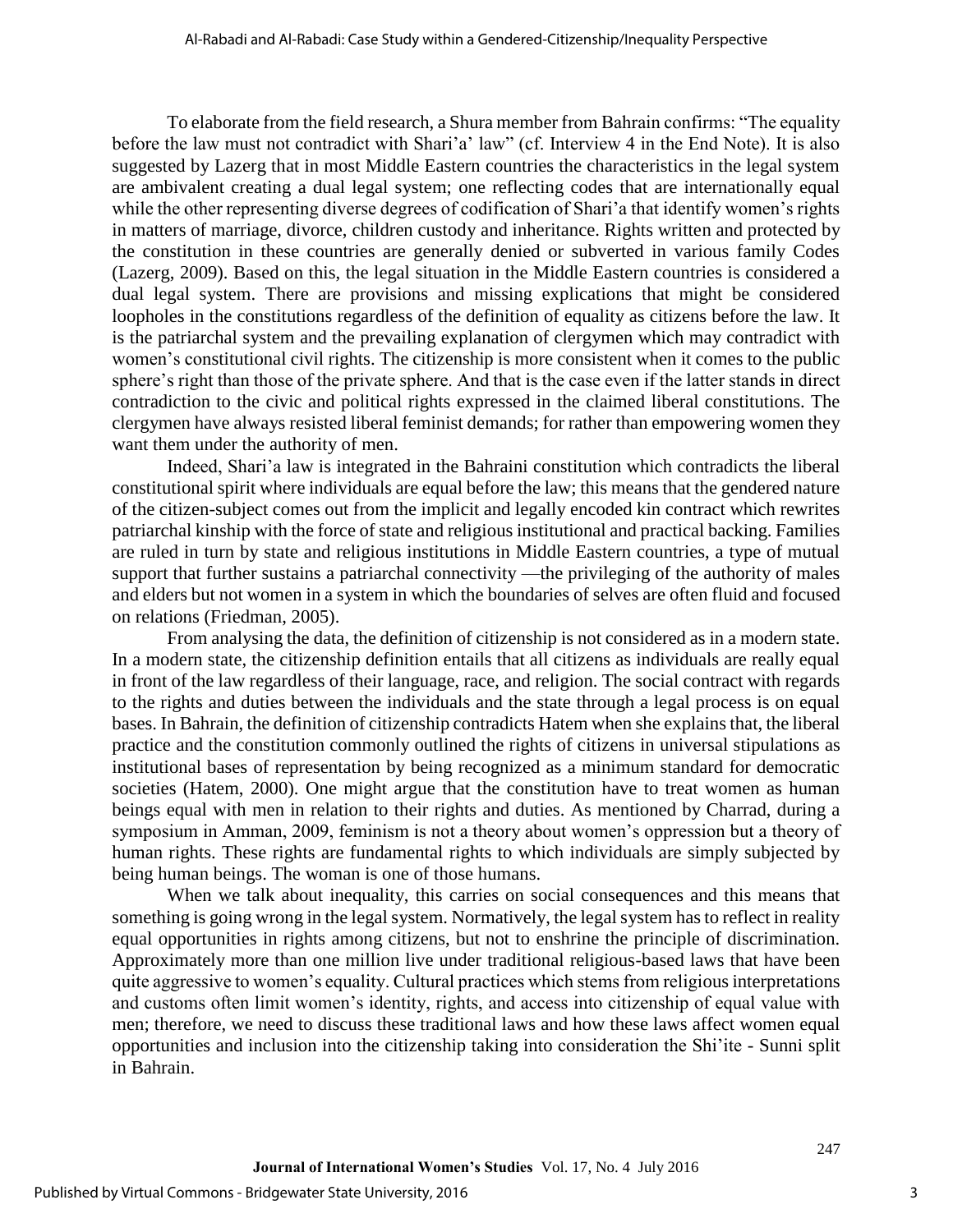## **Theoretical Legal Aspect of Women Citizenship**

The Bahraini constitution stipulates equality between citizens; however, this only applies as long as the Shari'a law is not breached with regards to family law (Al Awadhi, 2010). It is argued that a form of Islamic citizenship was articulated by conservative government in the constitution where the government wants to shape society's notion of the ideal Muslim women (Hafez, 2014).

To elaborate from the field work, a Shura member confirms the same assessment in response to the question, what is the role of the social practices, the conservatives, and how do they affect women's legal status in Bahrain? "We cannot exclude the clergymen, the society is influenced by the religious interpretations, and this affects women's rights" (cf. Interview 4 in the End Note). Comments a women's rights activist: "... religious ideas confirm that a woman is considered an imperfection, even her voice is considered imperfect and that she should not be in charge of supreme governance" (cf. Interview 5 in the End Note). Some religious points of view lead to a refusal of women in leadership positions in the legislative body (The Bahraini Women Union, 2007, p. 30).

Furthermore, in Article 5(b) the constitution even confirms the idea of women's role in the family. The constitution in Article 2 grants the religious judiciary of the Sunni and Shi'ite groups in Bahrain authority to participate, govern, and outline citizen's rights and duties. They have power because of the granted constitutional authority, their authority in running people family affairs such as marriage, divorce, inheritance, etc. Also, a conservative environment dominates the legislative authority and consequently laws are formed by those conservatives in the Bahraini parliament. Because of that, the reforming process and liberalizing laws in order to grant women more rights in the legislative authority will be influenced by the beliefs of conservatives.

A critic might argues that, there is interaction between the public and the private spheres in the constitution; in Article 5(b) the granted constitutional rights such as political ones are not contradict with Shari'a which governs family affairs. The chairperson of the Women's Union states: "Family affairs restrict women, even the qualified ones" (cf. Interview 5 in the End Note). Also, the constitution has reinforced the idea of women's role and her duties toward the family in Article 5(b). Therefore, the state and the views of the religious jurisdictions play a crucial role in how do they define the rights in both spheres as explained above. This hints toward a coalition between the state and the religious establishment. This coalition reinforces mutual interests such as keeping power for both sides on the expense of women's rights.

Based on that, this contradicts the principle of equality in Article 1(e) as stated by the interviewee above, and explains the conflict between constitutional granted rights and culturebased on harmful religious and traditional practices. This means, a connection between culture - which is religiously-based - and gender inequality which aims at identifying woman as a second class citizen and men controlling women within the private and public spheres. One of the best illustrations of this connection is the conflict between the written civil rights granted for a woman in the constitution, and the exercised customary laws religiously-based such as the social rights the family law (Personal Status Law) - which will be analysed in the next section.

#### *Family Law and Women Marginalisation*

It is within the scope of this section to study and discuss the family law rooted in the cultural, political, and economic structure of the society that marginalises women. Our focus is on the analysis of the development of the family law and its codification in Bahrain, since it helps in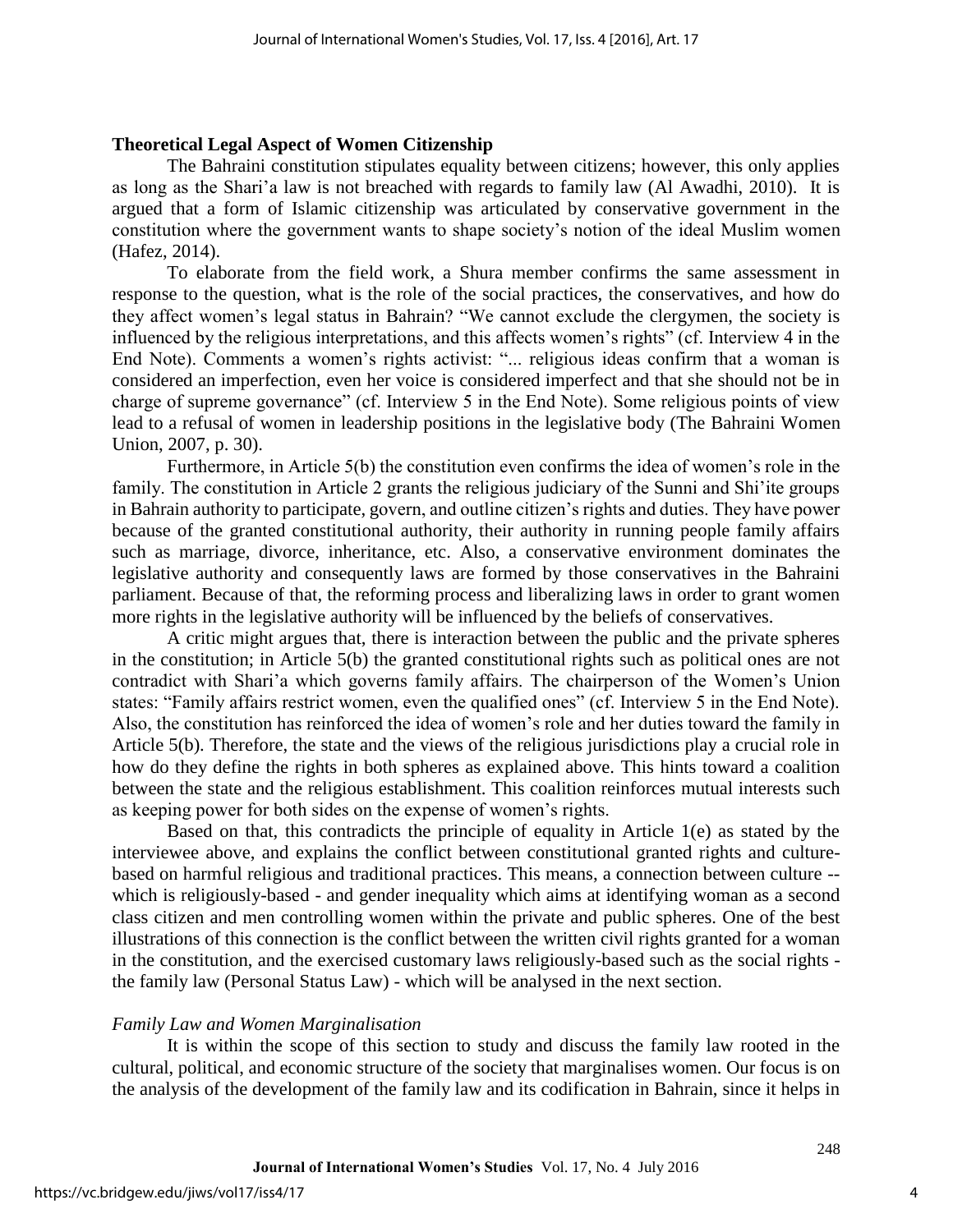the development of strategies for amendments of discriminatory laws. It concerns marriage, guardianship, polygamy, marital obedience, divorce, marriage of different religion, unequal rights in inheritance and penal code. According to Kelly, gender discrimination is most evident in the family law, which downgrades women to a secondary position within marriage and the family, establishes the husband as the head of household, and demands that the wife obey her husband (Kelly, 2009, p. 12).

In Bahrain, the individual privet affairs mainly are based on Shari'a, as a member of the Shura Council illustrates: "... it is based on Shari'a, no one can argue the clergymen". She adds: "There are two courts; one is for Sunni and the other one is for Shi'ite" (cf. Interview 3 in the End Note). Another opinion confirms what has been stated above and reflects:

"Interfere with Shari'a, and Bahrain as an Islamic society and country, we have a difficulty there, but this has nothing to do with laws themselves. We have Shari'a, and we have to deal with clergymen and they interpret things." (cf. Interview 2 in the End Note)

With respect to that, we have two groups, the Sunni and Shi'ite groups. The Sunni group recently codified a family law, whereas the Shi'ite group still has not and it remains based on the jurisdiction's opinion. This is due to two things, the historical political struggle between the two groups, and the Shi'ite wants to enhance their position in the country. As for now, the development for endorsing a law concerning Sunni family affairs will be discussed.

## *Development of Family Law with regards to Sunni Groups*

Before 2009, there was no written family law in Bahrain. Instead, there were separate Shari'a practices which were based on family courts for Sunni and Shi'ite Muslims in marital obedience, marriage, divorce, custody of children, and inheritance cases. In such family courts, judges are generally conservative religious scholars with limited formal legal training who render judgments according to their individual reading of Islamic jurisprudence (BHRWS, 2007). An activist expresses her disappointment with family court judges: "Religious scholars have consistently favoured men in their rulings and are unapologetically adverse to women's equality" (cf. Interview 5 in the End Note). They are often conservative and harsh with little legal education, which is why they make decisions based on their own interpretations of the law; their ruling is commonly unfavourable to women's rights (Ahmed, 2009, p. 16). Women still face hostile inequality with respect to the private sphere, because their identity is taken over by their husbands (BHRWS, 2008, p. 5).

The intent to push for a codification of family law was faced by strong objections from the opposition who are conservatives. This attitude provoked the Shi'ites to endorse a petition which opposed codification and extended into organised manifestations that demand constitutional guarantees to assure men's religious and paternal authorities over women. If this would not be granted, they would return to Article 2 of the Constitution that stipulates that Shari'a is the main source of legislation (BHRWS, 2008, p. 13). In response to the questions of why does the Shi'ites strongly oppose introducing a codified family law? And what is the role of the state here? a Shura member says: "The state cannot interfere, in order not to fall in a clash with religious clergymen" (cf. Interview 3 in the End Note). Cavatorta (2008: p.8) argues that, if the conservatives want to accomplish some of their objectives, they will have to play by the rules of the state; conservatives wish to be at the centre of policy-making.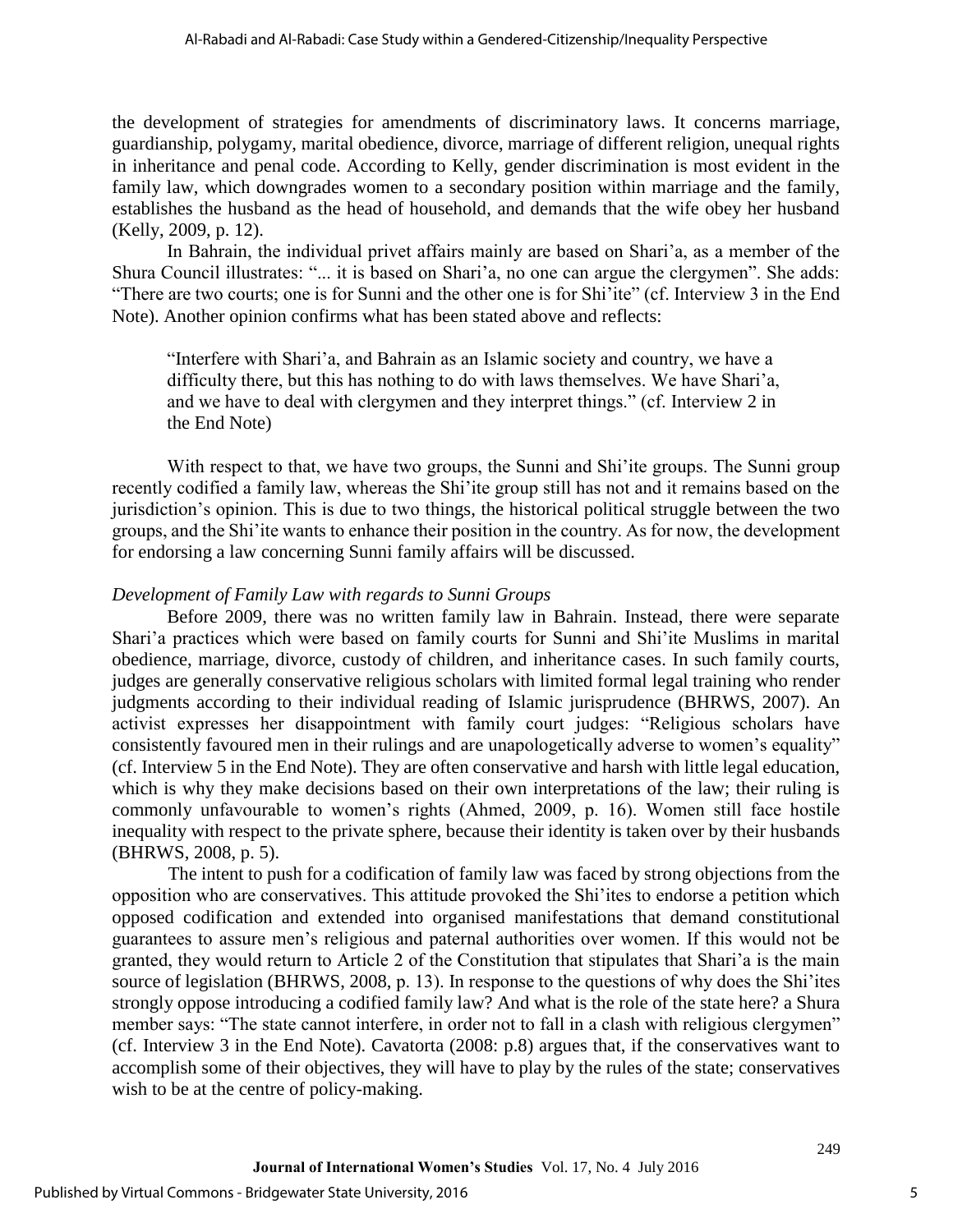Finally, the codification was accepted as a principle for the Sunni, but not for the Shi'ite group. In fact, a critic might be that recognition of customary or traditional law by the Sunni group is not enough since it is still causing a disjuncture between the local and the global levels with regards to liberal democratic rights. Law reform still has to be one of the main strategies of the government in order to ensure that women have the protection of legislations that is untraditional in spirit and to be in the sense of liberal democratic rights. However, law reform is yet one of the main plans of liberal feminist in order to give it the feminist essence and equality. According to Kelly, although the new family law hold certain provisions granting women additional rights and is looked at as a positive development, still there are many articles of the new code easily codify pre-existing inequalities (Kelly, 2009, p. 12). Therefore, the inequality in the next set of rights as they appear as a part of the social contract of the Bahraini women's citizenship will be discussed as follows.

## *Age of Marriage*

The age of marriage is considered an inequitable law according to the international agreement CEDAW which shield human dignity. A women's rights activist elaborates:

"Stipulating a marriage age, a decision was made by the Minister of Justice and Islamic Affairs, under number 45 for the year 2007 concerning an official list of marriage officials, Article 10 stipulated that no marriage contract may be done or endorsed unless the age of the wife is 15 years and the age of the husband 18 years at the time of doing the contract, unless an imperative necessity exists, clarifying marriage for people less than this age." (cf. Interview 5 in the End Note)

The decision made by the minister shows clear bias towards early marriage, by determining fifteen years as appropriate age of marriage for women. Besides, this decision goes against the Agreement on the International Rights of Children, to which Bahrain is a party, which determines the age of infancy to last until the age of 18 years.

## *Guardianship*

Guardianship is about substantiation and authority to take action on behalf of someone else. It is aimed to be a legitimate authority which grants the marriage guardian- most frequently is the father, brother or uncle - the authority to set up a marriage contract for the minor or an incompetent person in the context of looking after his or her interests (Atawi, 2009). One might argue that it is difficult to imagine an idea of rights where authority is exercised by someone in order to make decision on someone else's behalf; it contradicts with the liberal notion of the Bahraini constitution. Therefore, the idea of liberalism in the Bahraini constitution is arguable.

Men and women do not enjoy equal marriage rights, unlike men; a Sunni woman is requested to have a marriage guardian who will speak for her during the marriage proceedings. If a woman does not have a marriage guardian, a judge will speak for her in completing the marriage formalities. On the other hand, most Shi'ite women endorse their own marriage contracts, although practically this does not provide them more independence in choosing their marriage partner. In all cases, the agreement of the family is essential, and it is not socially acceptable to get married without the family's consent (Ahmed, 2009). A Shura member comments on guardianship: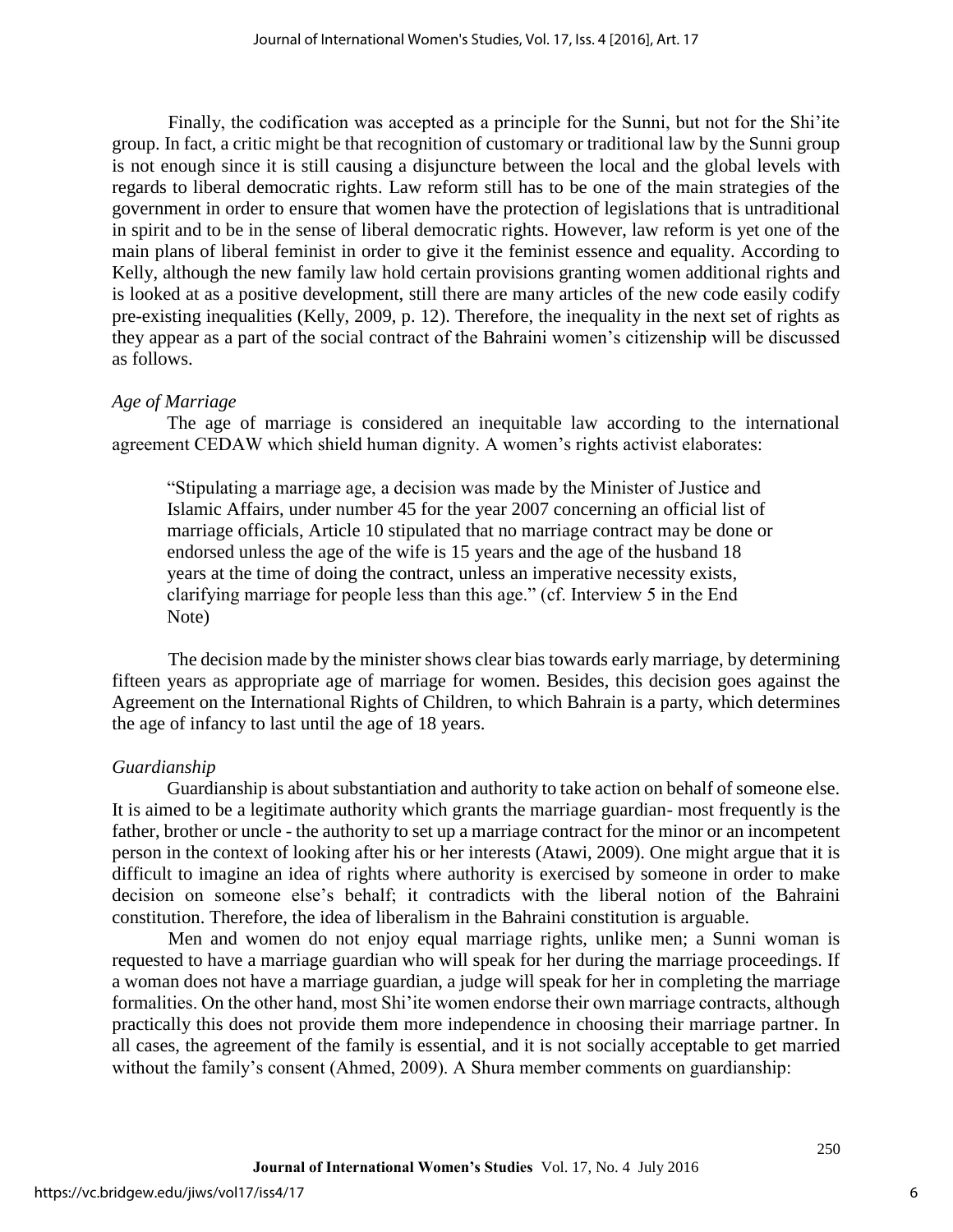"According to Bahrain Sunni Shari 'a courts, the father consent on his daughter marriage is considered a precondition in order for this marriage to occur. Even in the Shi'ite court, the guardian could be the father, or the brother. We cannot exceed Shari'a law. But marriage cannot be run if the daughter does not agree on this marriage. Still, this is a restriction of women's rights. It is because of Shari'a matters. Bahrain has no civil marriage contracts, people are sometimes obliged to go outside Bahrain to sign a marriage contract in case the guardian did not agree to the marriage." (cf. Interview 4 in the End Note)

#### *Polygamy*

The law about polygamy contains clear discrimination between men and women. This is made clear when a Deputy expresses: "The right for a man to marry four women, but women are not, they are prohibited" (cf. Interview 2 in the End Note). In another interview, the Chairperson of the Supreme Council for Women expresses clearly: "This is a right for a man; it is based on religious interpreters' point of view" (cf. Interview 1 in the End Note). Therefore, it might be argued that the Supreme Council for Women does not try to adopt opinions which could result in an embarrassing situation between them as a State Women's Machineries and the clergymen's point of view. The Supreme Council for Women represents governmental policies in regards to women's rights in the country. However, they do provide support for women and to mention some, obtaining financial support for a divorced woman in order to accelerate her case with respect to the procedures in the court.

#### *Marital Obedience*

With respect to women's status in the private sphere, it can be observed that men are positioned in a higher rank than women in specific areas. Moreover, if a husband is delegated with guardianship and control of the family, the wife and other family members must obey his orders regarding family affairs (Atawi, 2009). Similarly, a Shura member who is a lawyer also argues:

"This is based on religious interpretation if woman wants to work, and her husband is not allowing her to exercise this right, she could lose her dowry, but at the same time, the national law does not prevent her from working. Women's freedom of movement and decision-making influence her political participation in the three authorities. These issues are religious issues and we cannot exceed religious matters." (cf. Interview 4 in the End Note)

It is traditionally religious-based that men are viewed as the providers and protectors of their families and are part of the public sphere, while women are seen as caretakers of the family and delegated to care giving for the home and children and are related to the private sphere (Jalalzai & Hankinson, 2008). One does not have to look far to discover evidence that these gendered expectations are channelled into different legal statuses for men and women. Rights granted in the constitution to women are disregarded by the customary laws which are religiously-based. For example, Atawi argues, if a husband is delegated with guardianship and control over the family, the wife and other family members must comply with his orders regarding family matters. Among the most essential forms of a wife's obedience to her husband is staying at home, and not moving out without his knowledge and permission, while taking care of the affairs of the matrimonial home which is the main mission that a wife should devote herself to (Atawi, 2009).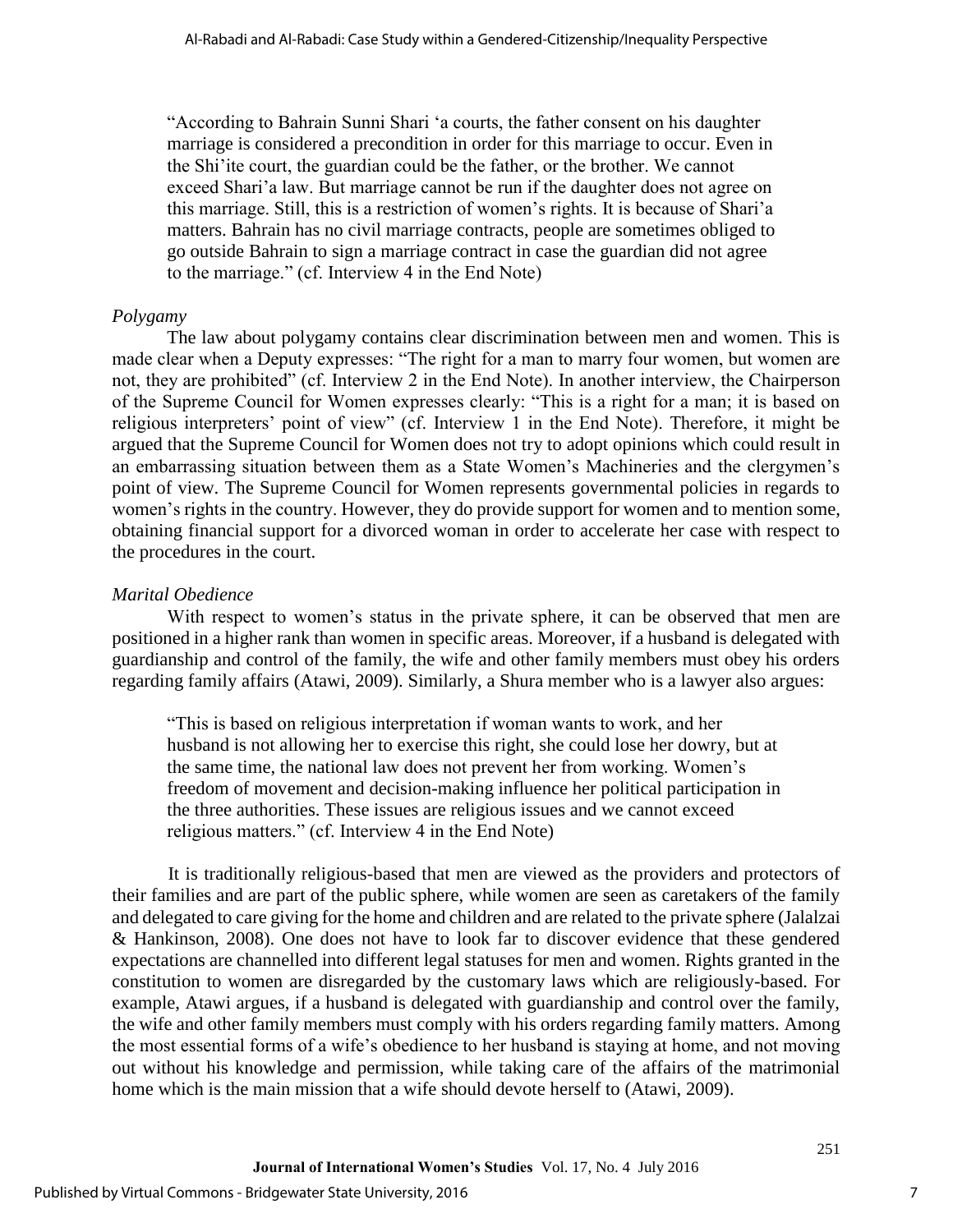#### *Divorce*

Men have the right to a divorce that is effective immediately. Conversely, women must either look for a judicial divorce based on extremely narrow reasons and for example, abandonment, or else initiate a Kulu' divorce. Some men misuse Kulu', in certain instances requesting that the wife returns the estimated amount the husband expended on her behalf during the whole marriage, taking advantage of the fact that women make use of this form of divorce because it is faster than another. However, poor women cannot afford such an option because she cannot pay back the dowry. A judicial divorce may continue for years, during which time women may not be financially sustained, and the process is not assured to actually end in a divorce (Ahmed, 2009).

In the field work, it has been informed in Bahrain that the Supreme Council for Women plays a supportive role here, as they provide women with a financial support in order to obtain her rights. Before this, as a Shura member comments, "Women used to suffer" (cf. Interview 3 in the End Note). However, unlike men, women confront significant legal, financial and societal obstacles if they pursue a divorce.

## *Marriage of Different Religion*

Marriage from different religions is a right given to a Muslim man but not to a Muslim woman, and here men are encouraged to get married within the faith, but unlike women, Muslim men may choose a Christian or Jewish wife (Ahmed, 2009). Another example, Atawi reports that Sunni Muslim women are strictly forbidden by the consensus of the jurists to marry a non-Muslim man. The role of the religious jury is central in running social matters, and the society is influenced and followed directly by what the religious jury interprets (Atawi, 2009).

#### *Unequal Rights in Inheritance*

Women's rights regarding inheritance are quite disadvantaged compared to men in a number of conditions, even where a man and a woman are equally affected by the deceased. A sister is entitled to half the heritage of her brother's share. This inequality is generally justified by the fact that men have greater financial responsibilities based on Shari'a and unlike women inherit any debts of the deceased. Problems start when executors, usually a male family member, do not stick to the law and refuse to even give woman the inheritance to which even she is legally entitled. As a result, women often face inequality through the real distribution of wealth (Ahmed, 2009). This argument is also reinforced by a women's rights activist, when she reports: "The family law does not include inheritance or the will and this is a weakness in the law. So, both the Sunni and Shi'ite address the religious court in such matters" (cf. Interview 5 in the End Note). Moreover, other respondent states: "... if a woman's father died and have no male in the family, she cannot inherit all of his wealth; her cousins and relatives have the right to inherit part of the father's wealth" (cf. Interview 3 in the End Note).

## *Penal Code: Violence against Women*

In fact, no laws or government policies explicitly address the issue of gender-based violence, and enforcement means are lacking for the existing legal provisions that may be put into operation. The Penal Code usually addresses violence against citizens, but this is not adequate to save women from harm by sexual harassment and domestic abuse. Furthermore, honour killings are punishable under Bahraini law, but Article 334 of the Penal Code allows a reduced penalty for

8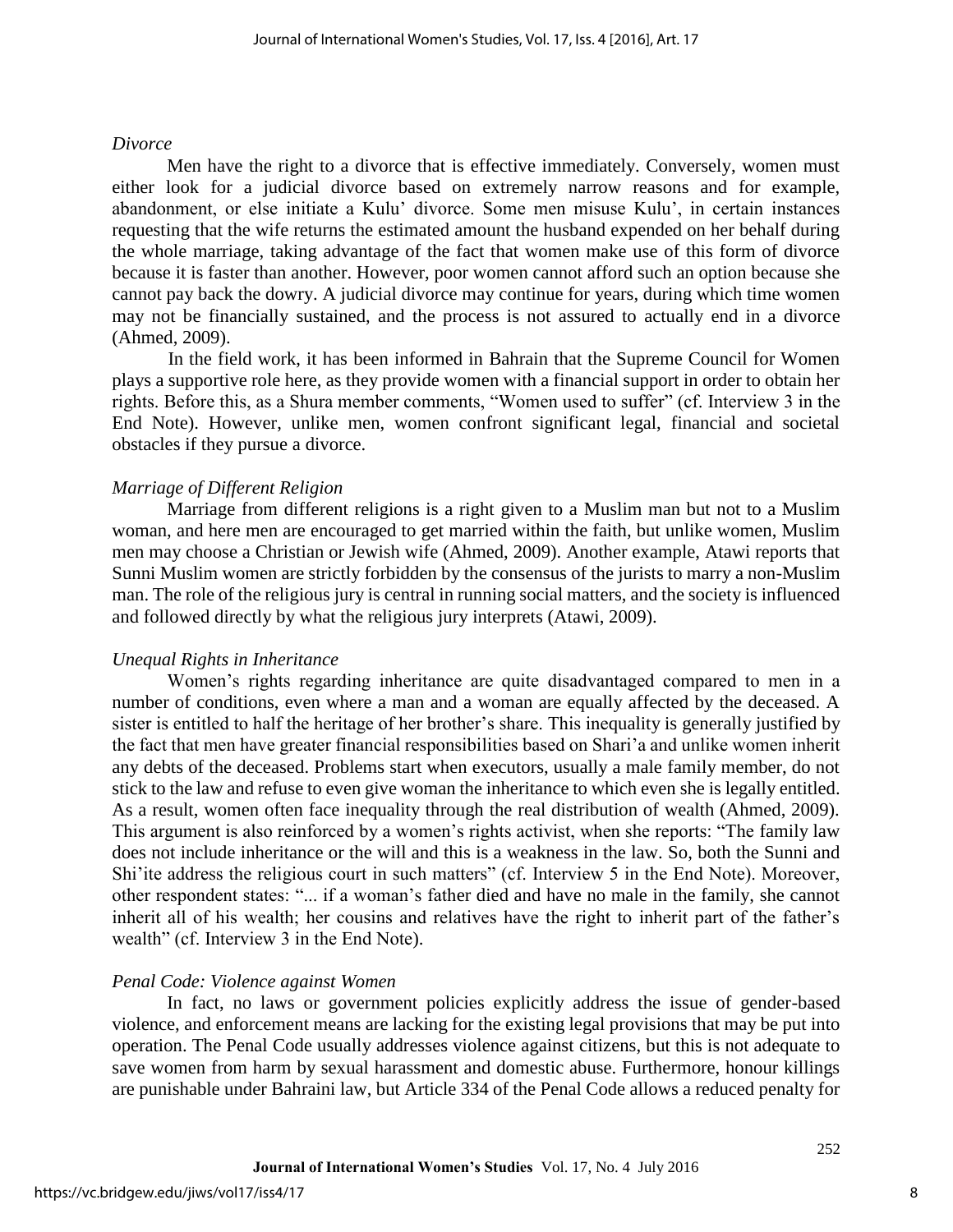one who surprises his wife in the act of adultery and immediately assaults or takes the life of the wife or of the wife's accomplice (Ahmed, 2009).

Even though there is legal discrimination regarding Article 334, the reality is that, in the practice such provisions to mitigate punishment of honour killing are not exercised in Bahrain, as a Deputy clarifies: "In practice honour killing is not acceptable in Bahrain, manslaughter or murder regardless of the condition, this mentality does not exist in Bahrain" (cf. Interview 2 in the End Note). Also, the Chairperson of the Women's Union comments:

"There is no honour killing in Bahrain, but they demand a law that eliminates violence against women. The Penal Code deals with family violence in two articles; one concerns bodily harm which is applied against both women and men. The other article relates to raping a minor even with her consent, penalty should be strengthened, whereas if he accepts to marry her then there will be no penalties. Many cases happened were the man marries the victim for a month or so, and then he divorces her. In this way, he will avoid penalty and the victim will be considered divorced." (cf. Interview 5 in the End Note)

She further confirms legal inequality:

"This article stands for a discrimination against the victim in that it does not act for an equal handling by the law of the criminal, who would employ this article to escape criminal punishment. He can also take for granted a one-sided break-up from the victim, after staying away from punishment. The suspension of criminal punishment charged against the perpetrator upon marrying the victim permits him to escape punishment, and to repeat his crime against other women, recognising that he can escape penalty once he marries his victim." (cf. Interview 5 in the End Note)

## **Past Law Reforms**

Considering this analysis, legal reforms have contributed to a slight legal shifting or extending the scope of women's legal status. Some were initiated by some government, and others pushed by feminist NGOs who play a role in the development of women's citizenship. Also, the United Nations as an international actor is a supportive one and spreads awareness with regards to gender equality. However, the debates around the legal reforms concern the private sphere is still a task that is not complete yet. Debating family law will be discussed in the next section due to its imposing challenges into the construction of citizenship regarding women's rights, and since it imposes connections between the private and public spheres.

#### *Debating Family Law within Different Groups (Shi'ite - Sunni)*

This part will illustrate how was dealt with formulating the draft of family law in order to reform it in Bahrain. There is a divide between the two religious groups of Sunnites and Shi'ites. The real debate about the codification of the family law did not happen in the parliament, but before its introduction to the parliament it was discussed in a small circle that encompassed different actors, a Shura member confirms: "Even it was not discussed; it just passed without discussion in the parliament" (cf. Interview 4 in the End Note). Also, according to the Parliament

9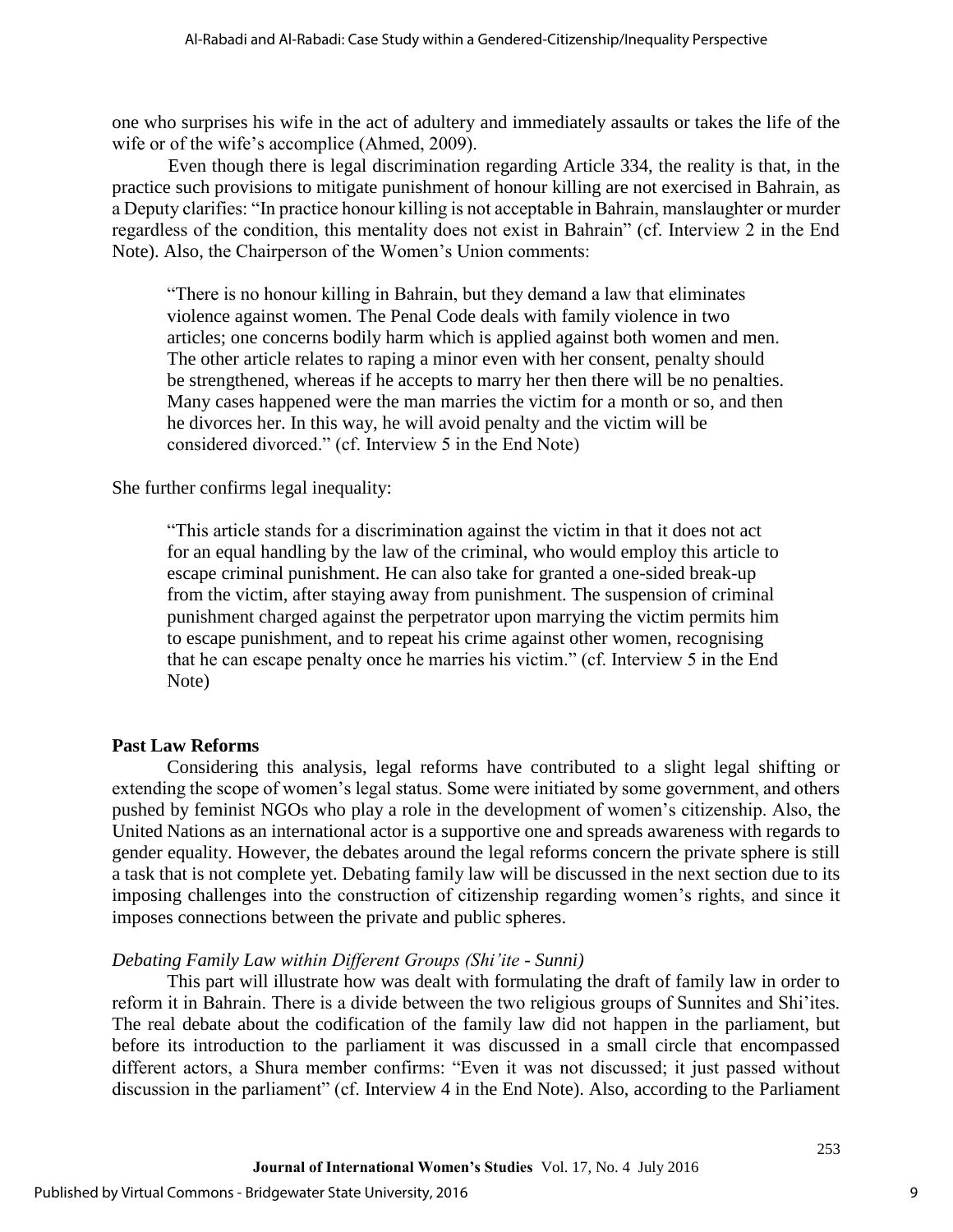Minutes, there was no discussion when the law was passed (Parliament Minutes, 2009). Herb argues that, the Bahraini parliament has proven more disruptive than expected (Herb, 2005, p. 179). Therefore, it was conducted an interview to find out what happened before passing the bill to the legislative authority for endorsement. It is worth mentioning that, the religious Shi'ites who attended the negotiations did not represent an important position, according to a Deputy: "Those from the Shi'ites who came to negotiate do not have an important weight in the country; their negotiations are considered informal or personal" (cf. Interview 2 in the End Note). This shows that the Shi'ite group refused from the beginning to initiate such a law and even those who attended the discussion did not represent the important Shi'ite clergymen. A women's rights activist clarifies about that:

"The Women's Union, ever since 1981 has demanded an amendment in the law, because of the different problems that face women. Members in the legal system are not efficient in applying the Shari'a law. As a result of all the efforts through these many years a social inclination developed to issue the family law. A committee of religious men of both the Sunni and the Shi'ites was formed to study and review the existing draft of both, the Shi'ite and Sunni religious men and six judges and the chairmen of the Supreme Legal Court, now this committee met weekly at the Women's Union Headquarter for fourteen months. They reviewed the Sunni draft and drafted a new one, which also had its weaknesses, particularly in discrimination against women. This draft was addressed to the Royal Cabinet and to the religious committee in October and to the parliament in October 2008. It was one code of law 2008 divided into divisions, Sunni and Shi'ite. Shi'ite members in the parliament were against this suggested law under the protection of the constitution unless they can interfere with the constitution itself, for example, they want to minimise the authority of the Shura Council of the parliament and reduce the number of members. The government withdrew this law and addressed the Sunni Part only back to the parliament, it was approved directly." (cf. Interview 5in the End Note)

Furthermore an Upper House member informs:

"Here, Family law in Bahrain has its particularity. Bahrain has two divisions; one is the Shi'ite and the other is the Sunni. There was difficulty in codifying a united family law. Then, the idea turns to be that instead of having a unified codified law, then, turn to be to have a separated codified law. This means that every group will have its own law, but in the end we have introduced just one law, the Sunni part. This is because the religious Shi'ite men were reserved in regards to introducing a law to organize family affairs. Also, if they want to introduce a law they do not want it to be introduced through the legislative authority. They want to be the only one who is authorized because they want to implement Shari'a law. They do not want a written codified law in order to return back to them in any family problems and in order to keep the authority regarding family issues under their hands. It is kind of controlling. Then, we have introduced a codified Sunni part." (cf. Interview 3in the End Note)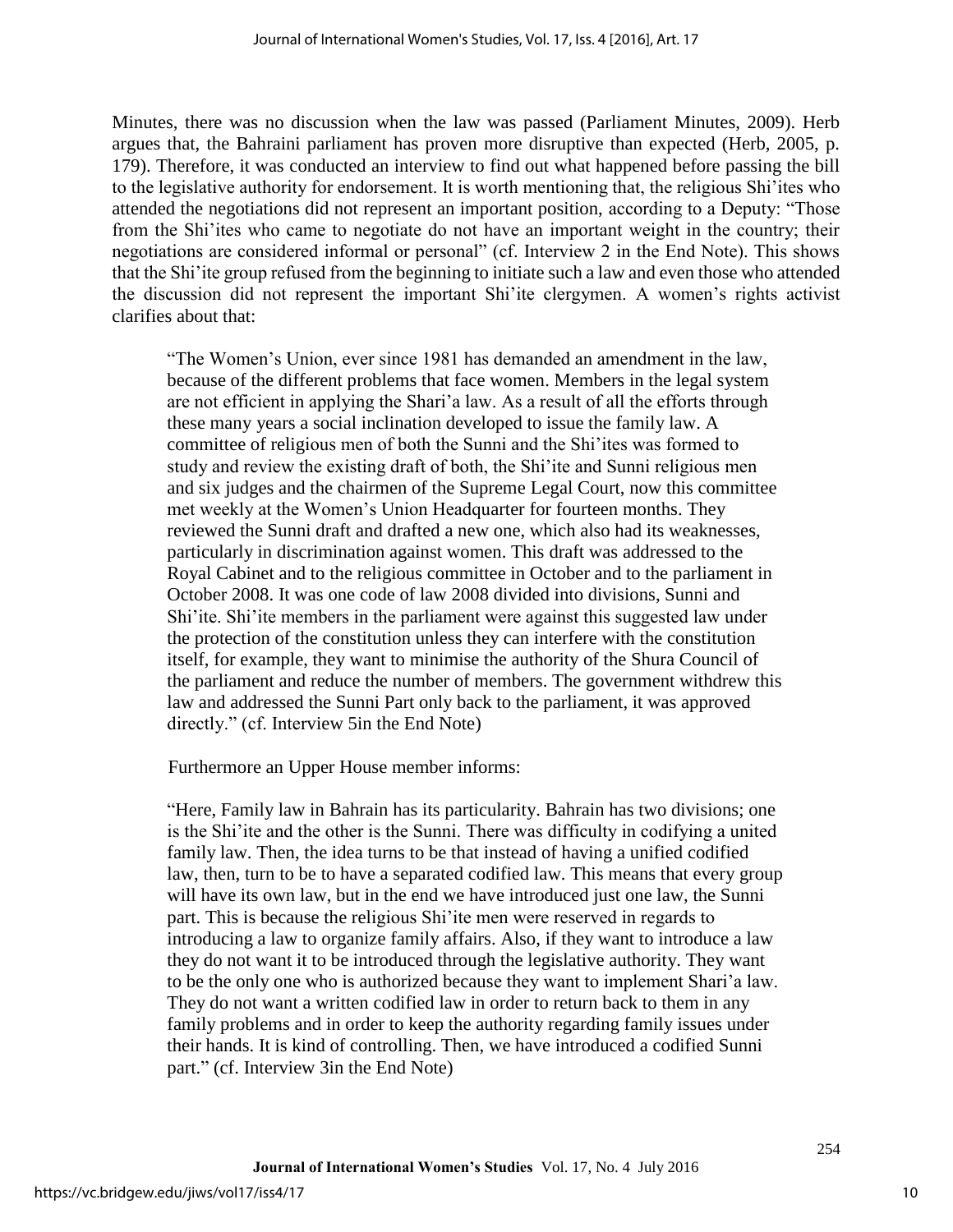When asked why the government cannot enforce the Shi'le group draft? A Deputy comment:

"The government does not want to cause problems in order not to cause a clash between the two groups, and the Shi'ite felt that this is interference in their own affairs, and that part of social affairs should not be regulated by anything except by Shari'a. There was disagreement about it, and it was left to them until they get recognized that it is required." (cf. Interview 2 in the End Note)

To elaborate more, a member of the Shura council entails:

"... the Shi'ite religious authority wants also to have power in the parliament by reducing the numbers of the Shura members. Thus, they use women's rights as an instrument in order to push other interests, especially Bahraini government's care about their reputation in front of the international community as mentioned by Upper House member." (cf. Interview 4 in the End Note)

This became evident in an interview with the Chairperson of the Women's Union. She comments: "The family law was used as an instrument by conservatives in the Lower House to press on the government for constitutional changes" (cf. Interview 5 in the End Note). She is speaking about the Shi'ite representatives who used this law as means to change matters in the Bahrain constitution in order to serve their own interests. Herb argues, Bahrain's House of Representatives does have opposition block and Bahrain has an active political life, but the constitution sharply restricts the power of the Lower House (Herb, 2005, p. 188).

Based on this, one might argue that power and religion are connected. There is a discrimination against the Shi'ite majority by the ruling Sunni minority, and there is religious tension between the Shi'ites and the Sunni. We can see here how the Shi'ite group does not want the government to interfere in their individual personal affairs. Women's rights have become part of the tensions in the group differences and of power struggle, where Shi'ites want to enhance their position in the country by using women's rights issues.

By so doing, Shi'ites seek to obtain more power and control in the public and over the individual private matters of the Shi'ites. We can see this through their disagreement with a codified Shi'ite law in the parliament in order to gain power in the Lower House by reducing the authority of the Upper House as mentioned above. This is to have control over the decision making process in the parliament. At the same time, they do not wish to undermine the influence of their own religious institution. This means, they keep their grip and control over the domestic affairs in regard to family problems such as divorce, child custody and others since there are no legal texts to relate to them but rather it is ruled according to religious jurisdictional point of view.

Indeed, the Shi'ites members in the Bahraini parliament have used the family law codification to press on the government to enhance their position. A member from the Bahraini Upper House reflects "... it was disappointing for us" (cf. Interview 3 in the End Note). She means that, introducing a family law for the Shi'ite division would organize the family affairs of Shi'ites instead to be subject to the religious judges' personal point of views. Furthermore, the religious Shi'ite men who met in a weekly basis to review the law draft are not from those influential such as those the parliament members. This rather shows the reality that Shi'ite group among themselves are also divided. This rather complicates the cooperation in regard to friendly gender policies. Laws come from the womb of the society where the culture is religion-based. Thus, family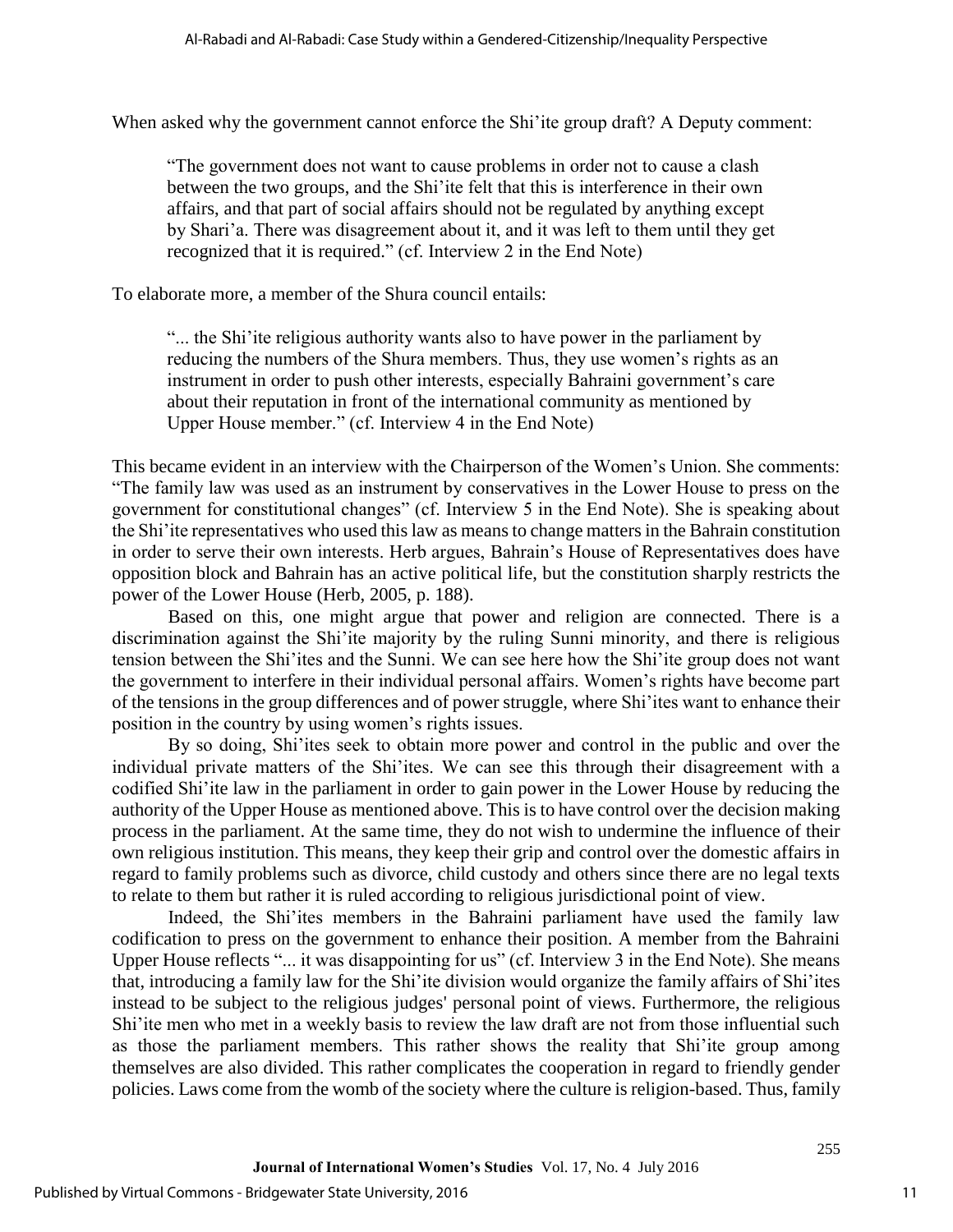law reinforces patriarchy system and discrimination against women, and confirms her classification as second class citizen. Real equality would change the patriarchal formation to a liberal equal society (Eisenstein, 1986). The irony here is that, instead of the legislative authority using laws as an instrument to improve justice and equality they are used in the opposite direction. According to Waylen, laws on paper need to be reformed, implemented, and enforced in social reality; and women need to be able to exercise their rights and make advantage of new policies (Waylen, 2007, p. 164).

Finally, we will see in the next part the relationship between the parliament organisation structure; lobbying, advocacy, Number of MPs and the Nature of the Parliament, and how they have consequence on introducing new or reforming laws to achieve equality between men and women. All of these points need to be considered when talking about legal discrimination or legal reforms.

## **Parliament Organisational Structure**

It is important to recognise the parliament structure in regards to the lobbying, the nature and the equality in numbers of members in the Lower House who are legitimately authorised to suggest laws. The question here is how these structural attributes and influence the legislation process and decision-making particularly on women's rights policies in Bahrain. It is worth mentioning here that, unless it is stated otherwise, all the investigations and analyses are based on the Bahraini constitution.

#### *Lobbying*

Introducing laws which favour women's rights is a rather difficult issue, especially when female representation is very low or even only symbolic in Bahrain. As a matter of fact, lobbying for law needs hard work to collect the number of MPs to agree on the proposed law. If we consider the (procedural) issue, five members are needed. The number of required members may affect the legislation process; lobbying for the introduction of a law.

Given that, lobbying for law proposals is not an effortless matter, therefore, how hard it must be to lobby for issues relating to women's rights in a patriarchal system, especially when the majority of the representatives are members in conservative parties! Karamanic supposes that, religious interpretations have always involved the exclusion of women because citizenship was always formulated based on man's image (Karamanic, 2001). Similarly, Moghadam argues that, conservative governments and the power of the Islamist movement can form an unwelcoming political legal atmosphere for women (Moghadam, 2003).

## *Number of MPs and the Nature of the Parliament*

The legislation process with respect to women's rights is also influenced by the number and nature of the Lower and Upper Houses. From what analysed in Bahrain in the interviews with some members of both Houses, and from what was observed in a session that was attended in the Lower House, the parliament is markedly a conservative one. The observation is supported by an Upper House member who responds to the question about discriminatory laws regarding women:

"The parliament was going to introduce a bill concerning the age and early retirement, the Shura Council disapproved the law, because it is discriminative against women, which will keep women away from the labour market, they think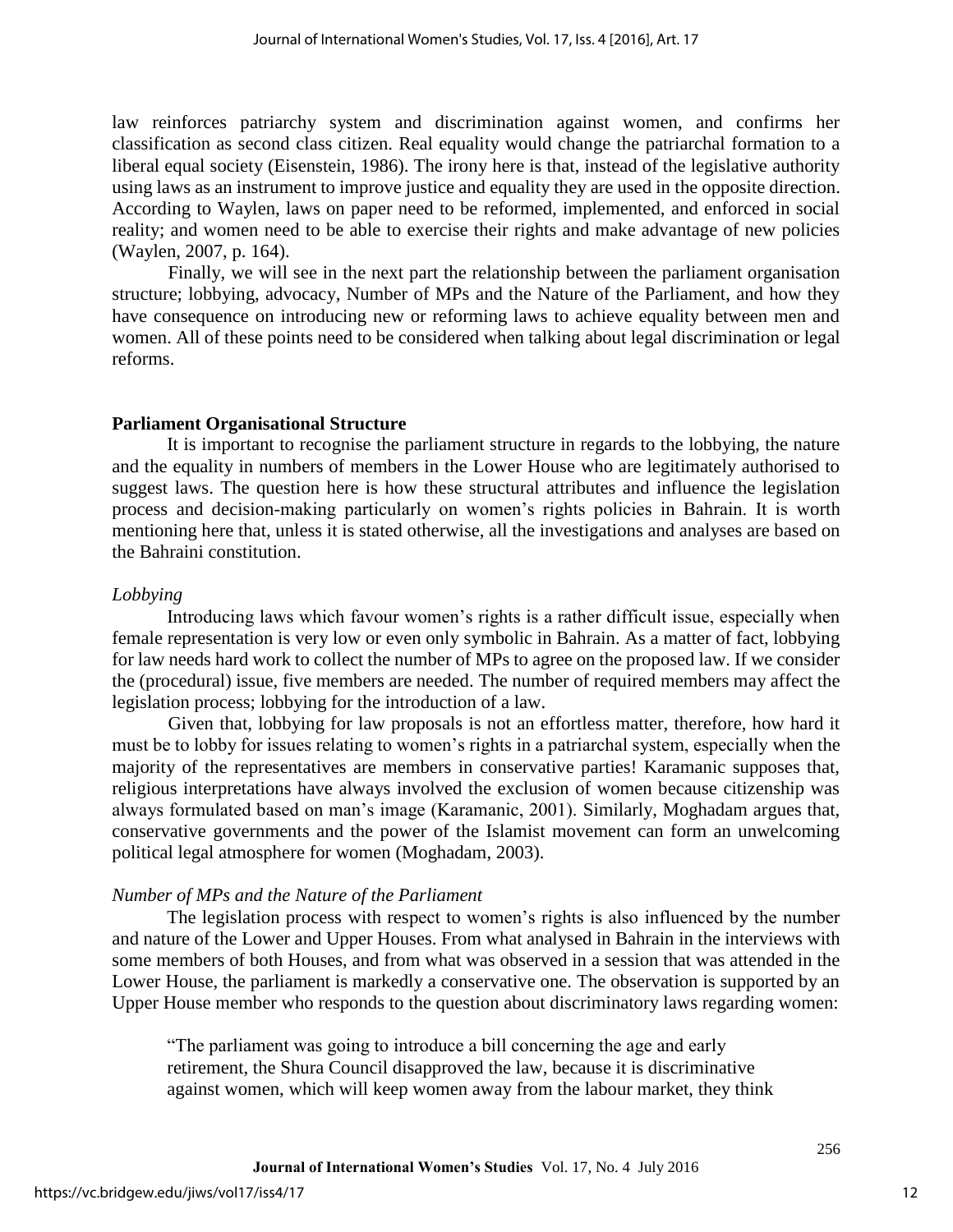that women could be less productive than men at this age, I think this is wrong to retire women at an early age based on physiological nature, this is unjustified; woman could be productive regardless of their age." (cf. Interview 4 in the End Note)

This means, that the Lower House members of a conservative majority are not motivated to introduce friendly gender policies in regards to women, they look at women through the lens of gender and biological perspective; such as when rationalising women's retirement at early ages. Since the Lower House consists of 40 members and the Upper House also of 40 members, the resulting equality in the number of the two Houses may affect policies; especially if the Shura members - Upper House - are liberal and the Representatives are conservatives, for both Houses gather in a National Council of majority rule in case of disagreement on bills. A Deputy in the Bahraini parliament expresses: "Women's issues in the parliament would be supported if there were more liberals deputies" (cf. Interview 2 in the End Note). The majority are Sunni-Shi'ite members who support customary values, and there is only one female Deputy and few other independent representatives. This structure might influence the balance of power in the parliament by limiting the power of the Lower House, and consequently, the process of social change policies that affects other people's status such as women's. Thus, the Shi'ites may use women's rights as a wildcard to achieve other interests. In response to the question about the legislative authority and its role in regards to women's rights - particularly the introduction of a family law - a women's rights activist informs:

"They are using women's rights in the parliament as an instrument to exercise pressure on the government in order to change the constitution for their interest, such as demanding an unequal number of representatives in both Houses. Further, by opposing laws in the parliament that will grant women more legal rights, they think that they could affect the government image before the international community and especially the United Nations." (cf. Interview 5 in the End Note)

Therefore, the number of MPs explicitly influences the debate on women's rights in the parliament. A Shura member when explaining the legislation process expresses:

"We, the Shura Council, were against it, it is not in favour of women and we stopped introducing it, we work as a security control in the council for many issues such as gender equality." (cf. Interview 3 in the End Note)

Based on that, appointing liberal members in the Upper House by the king might results in a less conservative environment, since liberal legislators could support women's issues in the parliament. This follows the belief of liberal feminism premise that the legal guarantees of equality in liberal regimes grant an opening for social changes.

## *Advocacy*

The lack of advocacy is an obstacle that may affect on the contract of women's citizenship. It is one of the important categories for women in the quest to obtain more rights to achieve equality. When explaining the role of the legislative authority regarding women's rights a Deputy in the Parliament clarifies: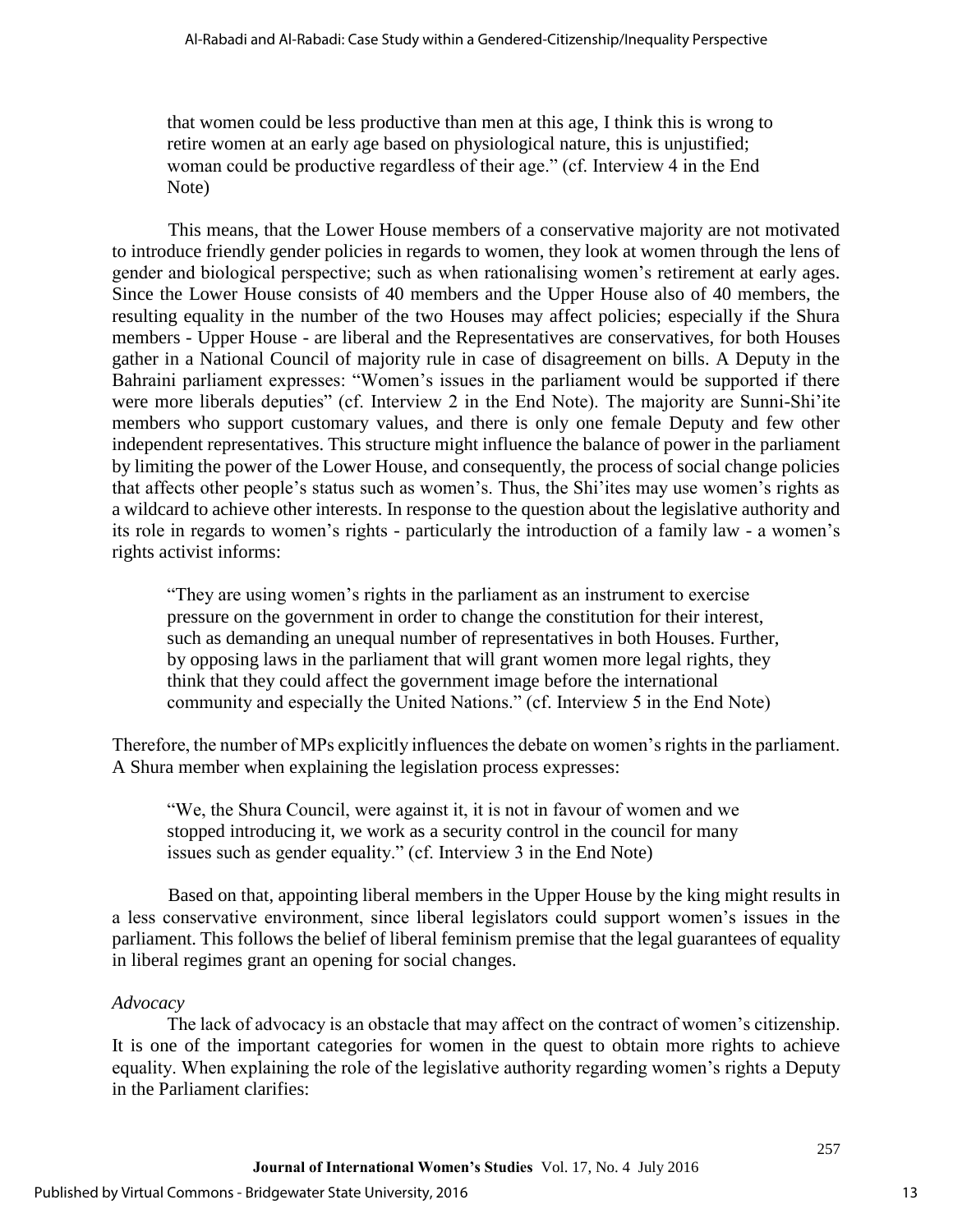"The Lower House, particularly the political parties affect gender outcome policies negatively, they are not liberal. Also, there is only one female deputy and she does not advocate and play a key role. The government and NGOs present laws to the parliament in order to debate them. In the legislative authority if there were more liberal Deputies, they would advocate women to have more rights, but as a matter of fact, the majority are conservatives and here the situation is different, women are going to obtain fewer privileges." (cf. Interview 2 in the End Note)

Based on what is stated above, one might consider the idea of party pluralism being a way to support women friendly policies short of applicability in the practice of Bahrain. It is not really reflected on the ground, and it lacks the political conditions and structures that are required for the pluralism approach to work. Waylen argues that, the ability of political parties to engage citizens into politics has been weakened in many third wave democracies by a lack of institutionalised and firm party systems (Waylen, 2007, p. 2). In addition to that, women MPs mobilising for granting women more rights in the parliament are not there. They are not effective in the conventional political arena to support women's issues since their belonging lies with a group from their religion or class rather than being committed to women's issues. Also, this is due to many factors, a women's rights activist says, "The female Deputy has no role" (cf. Interview 5 in the End Note). In order to understand the conditions in which women can be effective, a Deputy argues:

"As much as women get education, they will be able to introduce ideas, then to convince the government to change discrimination in laws, and to have more roles. Women have to be active in order to advocate. Women have to be consistent, persistent, and dynamic." (cf. Interview 2 in the End Note)

He means that, normatively when woman are educated they will be able to argue about her rights. As we can see above, women's presence in the parliament is crucial and central to improve outcomes. They need to be aware and dynamic about it, and know how to advocate women's issues, especially if they carry a responsibility; such as legislators. However, who advocates and introduces laws concerning women's rights in the parliament in Bahrain are the government and women NGOs; they are central to women's right outcomes.

## **Conclusion**

This article aims at basic analysis of data gathered through an empirical study that was performed at the state of Bahrain in regards to gender-based analyses especially women's right and empowerment. The data collected and analysed concluded that, the cultural practices, which stems from religious interpretations and customs, often limit women's identity. This includes women's rights and access into citizenship of equal value with men. Woman as a second class citizen is influenced by family law that disregards other laws and rights granted for women in the constitution. Woman has the right to work, however, under religious law - of marital obedience and freedom of movement – a woman cannot exercise her rights unless the husband agrees on that. Therefore, Bahrain did not set up distinct public and private domains between men and women as bases through the constitution and the corresponding laws, where the situation is religiously-based

14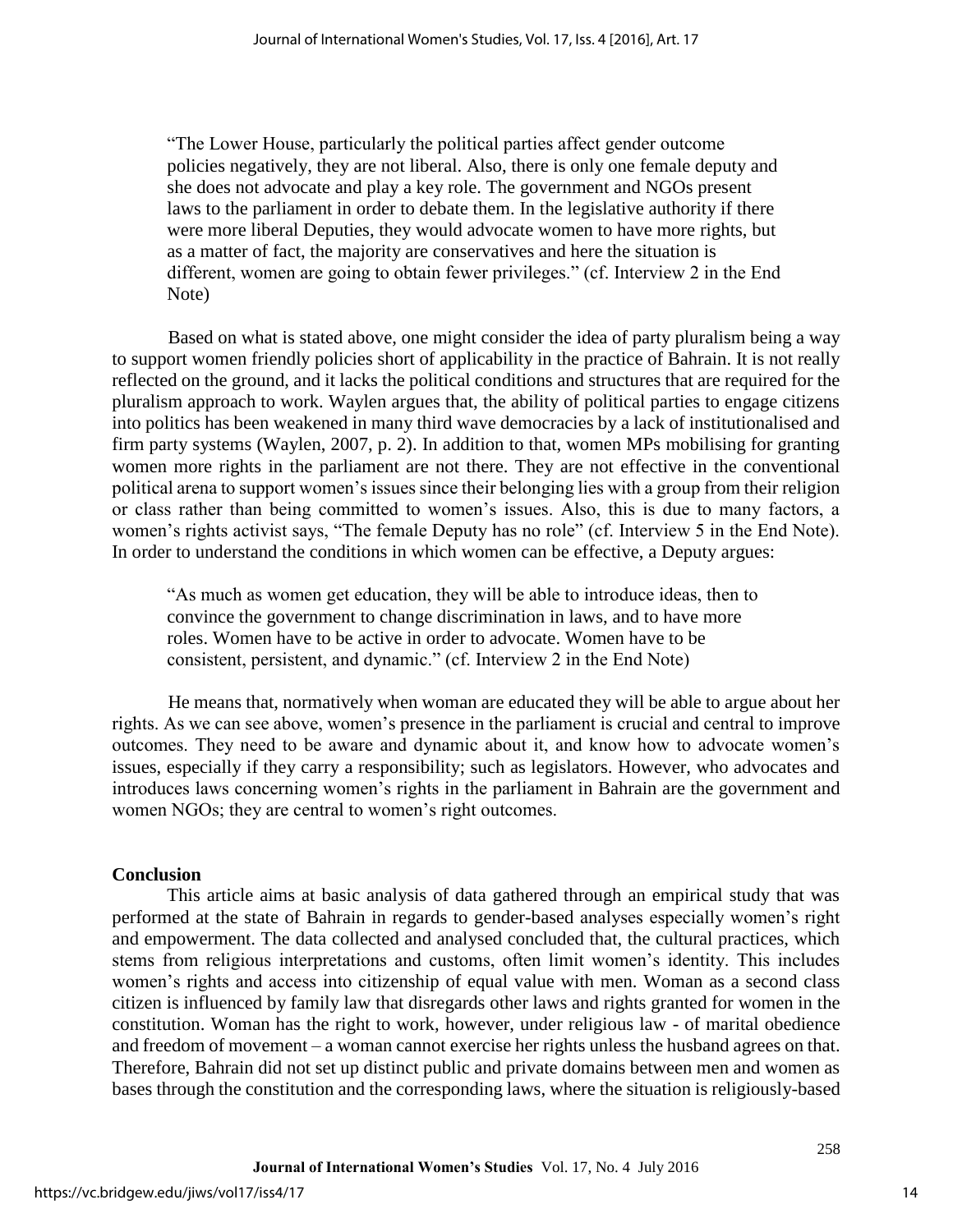until now. Indeed, Article 2 states that the Islamic Shari'a is principle source for legislations, where Article 5 reinforces the integration between the public and private spheres based on the provisions of Islamic canon Law (Shari'a). Legal change would mean that control and power in the private sphere are affected because the current legal arrangement of the Bahraini constitution mainly privileges males over females.

In addition to that, the parliament organizational structure - within which women are absent and there is a Sunni-Shi'ite division - is against women exercising an equal citizenship. Women's rights are used in the legislative authority by the Shi'ite as an instrument to press on the government for constitutional changes that favour their interest. Indeed, the opposition in the Parliament aims at restricting the jurisdiction of the Upper House and to give the Lower House more power. Therefore, it is important for a modern and liberal state to equalize the requirements of society entirely against specific interests within that country.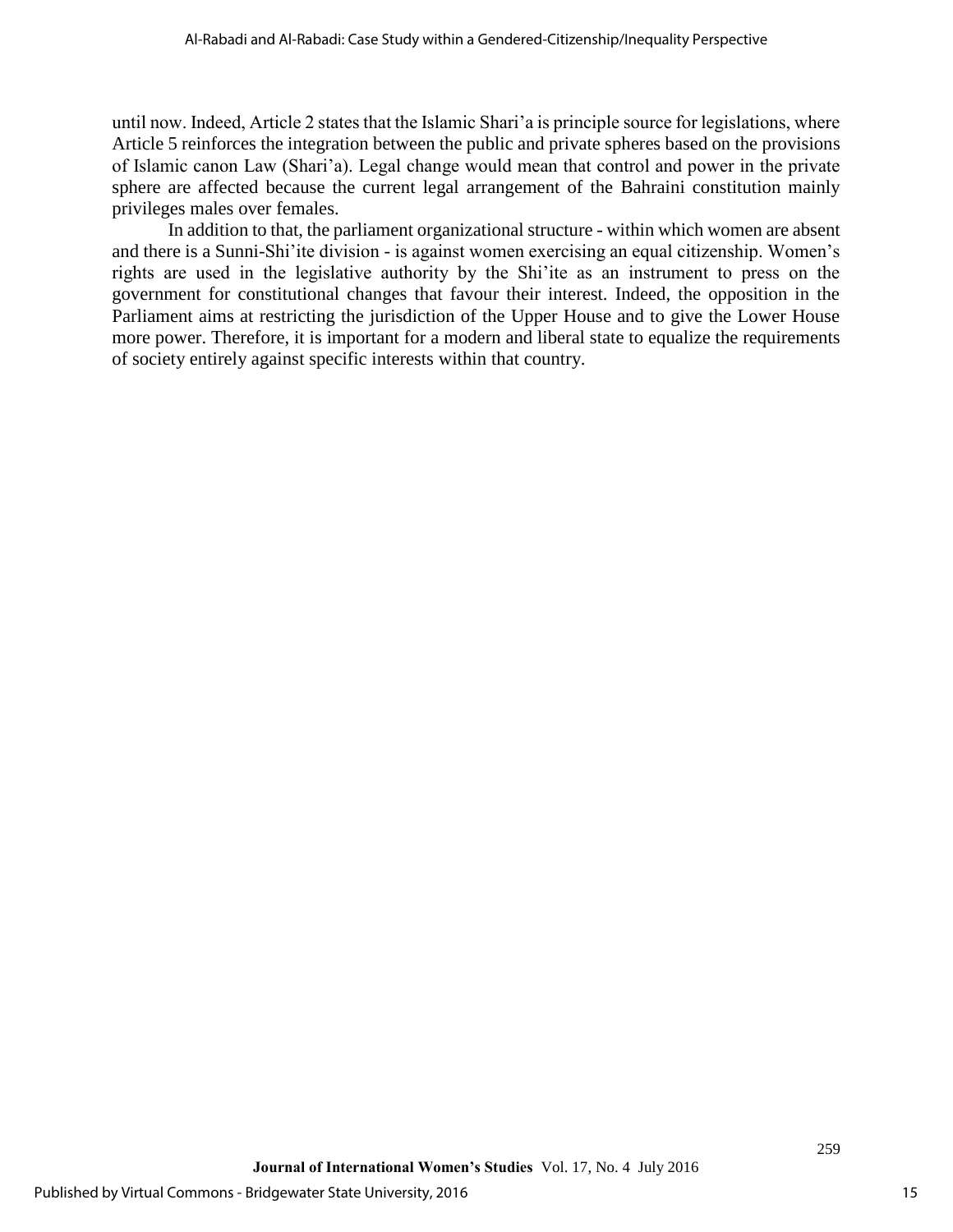## **Notes**

- 1. Article 1(e) states that: "Citizens, both men and women, are entitled to participate in the public affairs and may enjoy political rights, including the right to vote and to stand for elections, in accordance with this constitution and the conditions and principles laud down by law. No citizen can be deprived of the right to vote or to nominate oneself for election except by the law" (The Bahraini Constitution, 2002).
- 2. Article 18 states that: "People are equal in human dignity, and citizens are equal before the law in public rights and duties. There shall be no discrimination among them on the bases of sex, origin, language, religion or creed" (The Bahrain Constitution, 2002).
- 3. Article 13 (a) states that: "Work is the duty of every citizen is required by personal dignity and is dedicated by the public good. Every citizen has the right to work and to choose the type of work within the bounds of public order and decency. (b) States that: "The state guarantees the provision of job opportunities for its citizens and fairness of work conditions" (The Bahrain Constitution, 2002).
- 4. Article 2 states that: "The religion of the state is Islam. The Islamic Shari'a is Principle source for legislation. Language is the Arabic" (The Bahrain Constitution, 2002).
- 5. Article 5(b) states that: "The state guarantees reconciling the duties of women towards the family with their work in the society, and their equality with men in political, social, cultural, and economic spheres without breaching the provisions of the Islamic canon law (Shari'a)" (The Bahrain constitution, 2002).

| <b>Name</b>                      | <b>Title and Function of Position</b>                                                                                             | Date of the<br><b>Interview</b> | Time of the<br><b>Interview</b> |
|----------------------------------|-----------------------------------------------------------------------------------------------------------------------------------|---------------------------------|---------------------------------|
| 1- Lulwa<br>Al Awadhi            | — Supreme Council for Women General<br>Secretary<br>-Rank of Minister<br>— Head of Arab Women League<br>— Women's Rights Activist | 12.4.2010                       | 1 p.m.                          |
| $2$ - Dr. Abd<br>Al Aziz<br>Abul | — Member of Parliament<br>— Academic<br>— Member of CEDAW committee                                                               | 12.4.2010                       | 6 p.m.                          |
| 3- Dr. Bahia<br>Al Jashi         | — Member of Shura Council<br>— Chairwoman of the Shura Council<br>— In Charge of Women's Affairs in the<br>Bahraini Parliament    | 14.4.2010                       | $1$ p.m.                        |
| 4- Rabab<br>Al Orayedh           | — Member of Shura Council<br>-Lawyer and Legal Advisor                                                                            | 14.4.2010                       | 6 p.m.                          |
| 5- Mariam<br>Al Rwahi            | Chairperson of the Women's Union in<br>Bahrain<br>Candidate in the last parliament<br>election<br>— Women's rights activist       | 15.4.2010                       | 1 p.m.                          |

6. The list of the interviewed respondents in Bahrain was as follows: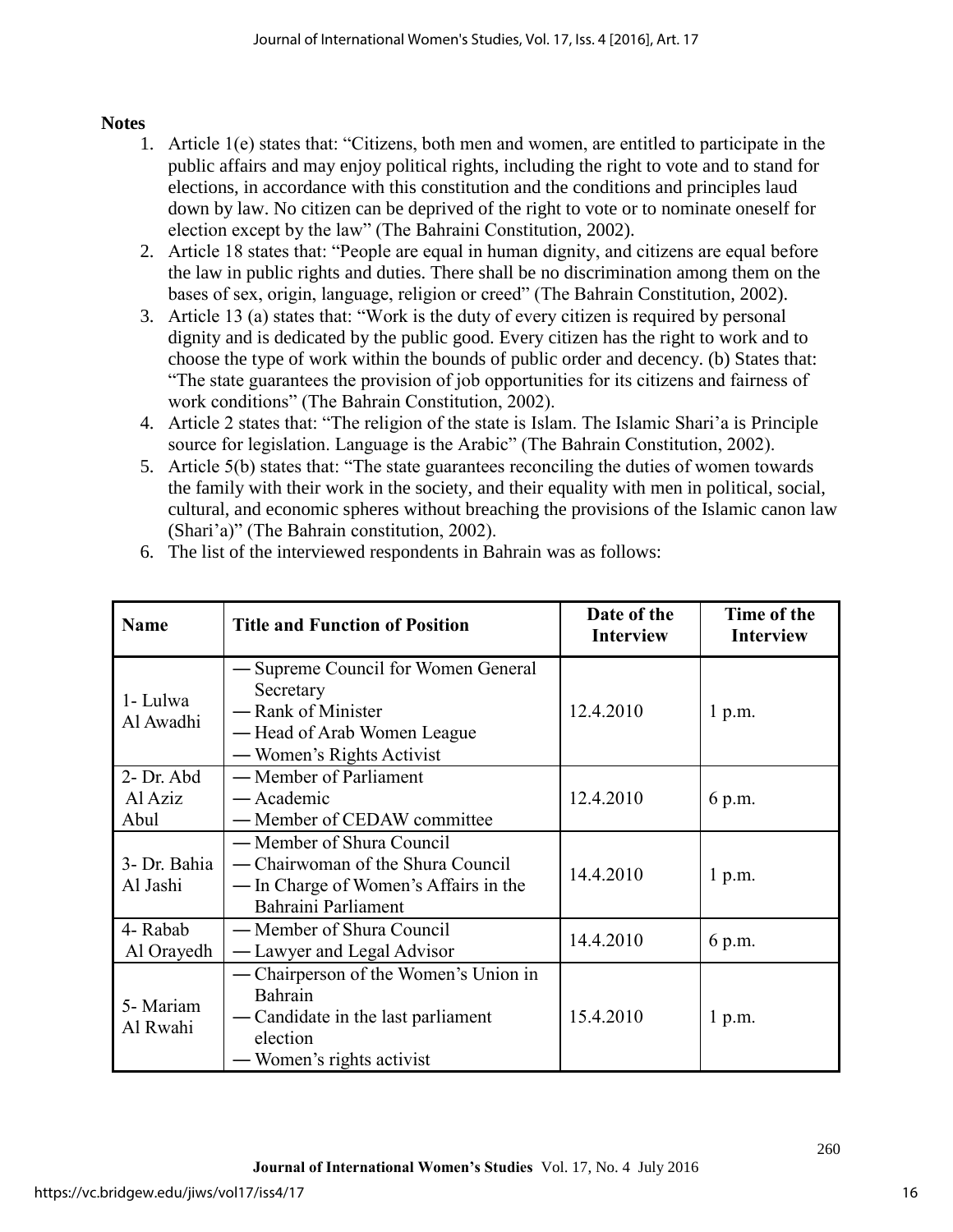## **References**

- Ahmed, D. (2009). Bahrain. In Freedom House*, Women's Rights in the Middle Eand North Africa.* New York: Freedom House.
- Ahmed, D. & Ginsburg, T. (2014). *Constitutional Islamization and Human Rights: The Surprising Origin and Spread of Islamic Supremacy in Constitutions*. The University of Chicago, Illinoi, USA, Working Paper No. (477).
- Al Awadhi, L. (2010, April 15). Toward the Rise of Woman or Woman to Raise Herself. *Gulf News*, p. 8.
- Al-Rabadi, R. (2012). *Legal Reform in Women's Rights: A Comparative Study Between Jordan and Bahrain Concerning Citizenship and Political Participation*. Göttingen: Cuvillier Verlag.
- Atawi, A. (2009). Women's Rights in Family Provisions and Their Application in Shari'a Courts in the Kingdom of Bahrain: The Sunni Department. In Freedom House, *Women's Rights in the Kuwaiti Personal Status Law and the Bahraini Shari'a Judical Rulings*. Kingdom of Bahrain: Awa'l Press.
- Bahrain Human Rights Watch Society (BHRWS). (2007). *Bahrain Report 2007: Bahrain Events of 2007*. Retrieved from http://bhrws.org/eng/index.php, last accessed 10-04-2010.
- Bahrain Human Rights Watch Society (BHRWS). (2008). *Shadow Report Presented to the CEDAW in Response to the Kingdom of Bahrain Periodic Repor*t. Bahrain: BHRWS.
- CEDAW Blog. (2007). Bahrain Reservations to CEDAW. Retrieved from http://cedaw.wordpress.com/2007/04/10/bahrain-reservations-to-cedaw, last accessed 10- 05-2011.
- Charrad, M. (2009). *Rights of Women and Kinship Systems in the Arab World: A Comparative Perspective on Family Law*. International Symposium Women's Rights in the Arab-Muslim Societies: State of the Academic Research in the Region, Amman, 16-17 November 2009.
- Cavatorta, F. (2008). Civil Society, Democracy Promotion and Islamism on the Southern Shores of the Mediterranean. *Mediterranean Politics,* 13 (1).
- Eisenstein, R. (1986). *The Radical Future of Liberal Feminism*. Fairfield, PA.
- Friedman, M. (2005). *Women and Citizenship*, New York: Oxford University Press.
- Hatem, F. (2000). The Pitfalls of Nationalist Discourses on Citizenship in Egypt. In Joseph, S. (Ed.), *Gender Citizenship in Middle East*. New York: Syracuse.
- Hafez, S. (2014). Gender and Citizenship Center Stage: Sondra Hale's Legacy and Egypt's Ongoing Revolution. *Middle East Women's studies,* 10 (1).
- Hijab, N. (1988). *Women Power: The Arab Debate on Women at Work*. MA: Cambridge.
- Herb, M. (2005). Princes, Parliaments, and the prospects for democracy in the Gulf. In P. Marsha, A. Penner (Eds.), *Authoritarianism in the Middle East: Regimes and Resistance*. USA: Rienner.
- Jalalzai, F., & Hankinson, A. (2008). Political Widowhood in the United States: An Empirical Assessment of Underlying Assumptions of Representation: *Women, Politics & Policy*, 29(3), 395-426.
- Karamanić, S. (2001). Critique of Liberalism in Contemporary Feminist Theory. From http://www.komunikacija.org.rs/komunikacija/casopisi/sociologija/XLIII\_3/d03/show\_ab stract?stdlang=it, last accessed 10-06-2011.